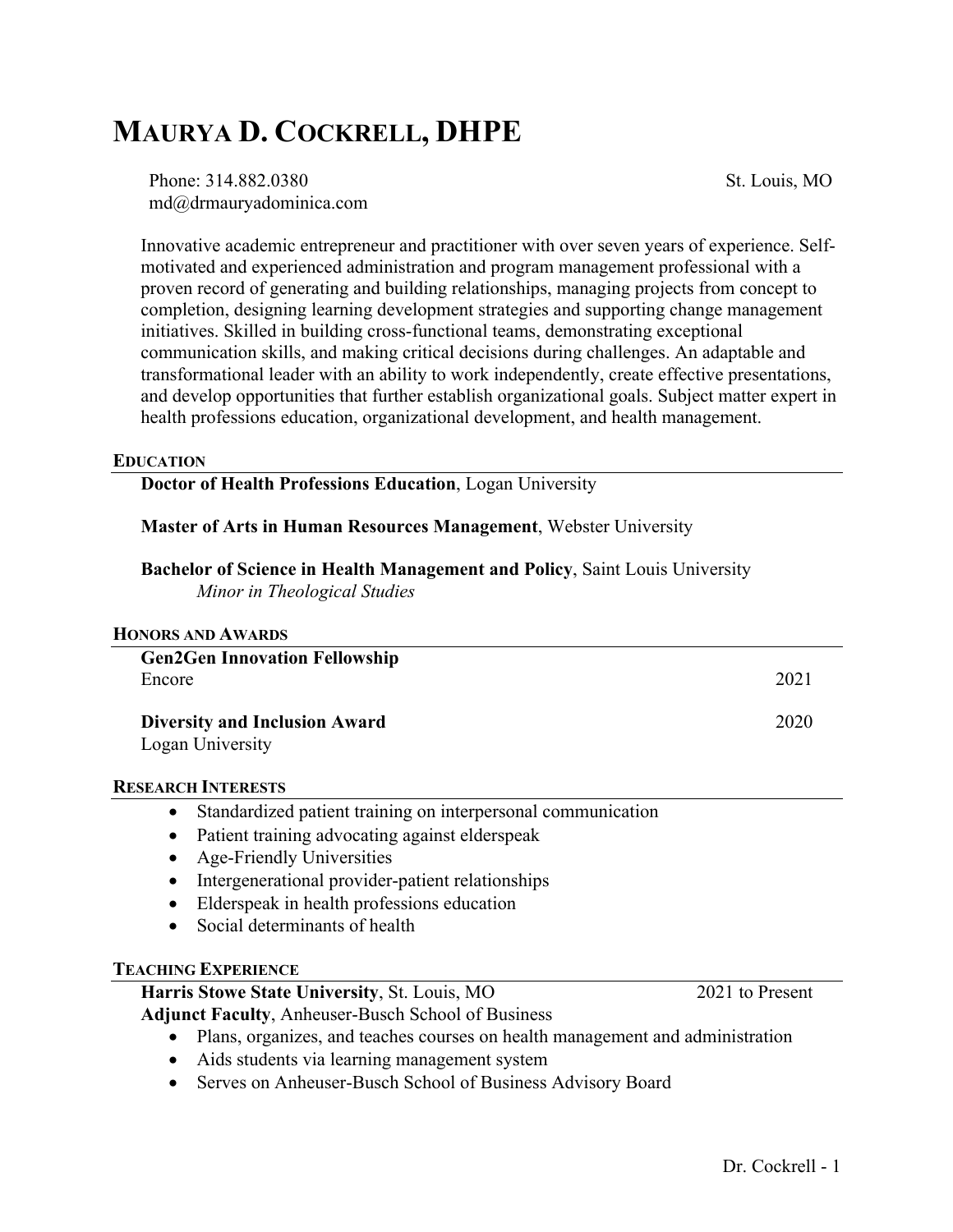# **A.T. Still University**, St. Louis, MO 2020 to 2022

**Adjunct Faculty**, College of Graduate Health Studies

- Served as subject matter expert for trends in health professions education
- Planned, organized, and taught courses on educational program evaluations
- Aided students via Canvas platform

## **PUBLICATIONS**

### *Books*

Cockrell, M. (2021). The SDoH Solutionary. In C. Davis (Ed.), *Engaging Experts*. essay.

Cockrell, M. (2018). YKNOT Me?. In S. Taubman (Ed.), *Women on the Rise* (Vol. 1). essay.

## *Journal Publication*

Cockrell, M. D. (2020). Provider-Patient Interaction: Exploring Elderspeak in Simulated Preclinical Chiropractic Student Encounters. *Gerontology and Geriatric Medicine*, *6*, 2333721420923453.

## **TRADEMARK**

SDoH Solutionary - Registered: February 1, 2022

#### **PRESENTATIONS**

**Paper Presentation**, "Provider-Patient Interaction: Exploring Elderspeak in Simulated Preclinical Chiropractic Student Encounters," 3rd World Aging and Rejuvenation Conference, September 20, 2021.

#### **PROFESSIONAL TRAINING**

- **Senior Professional in Human Resources (SPHR) Certification** H.R. Certification Institute, January 2020
- **SHRM - Senior Certified Professional (SHRM-SCP)** Society for Human Resource Management, January 2020

**Evidence Based Design and Accreditation** The Center for Health Design, March 2018

#### **PROFESSIONAL AFFILIATIONS**

## **Leaves Speak Healthcare, Inc.**

Founder | 2017 - Present

- Spearheads training initiatives on elderspeak, intergenerational healthcare, and aging
- Services older adults and families seeking elder doula and grief walking support